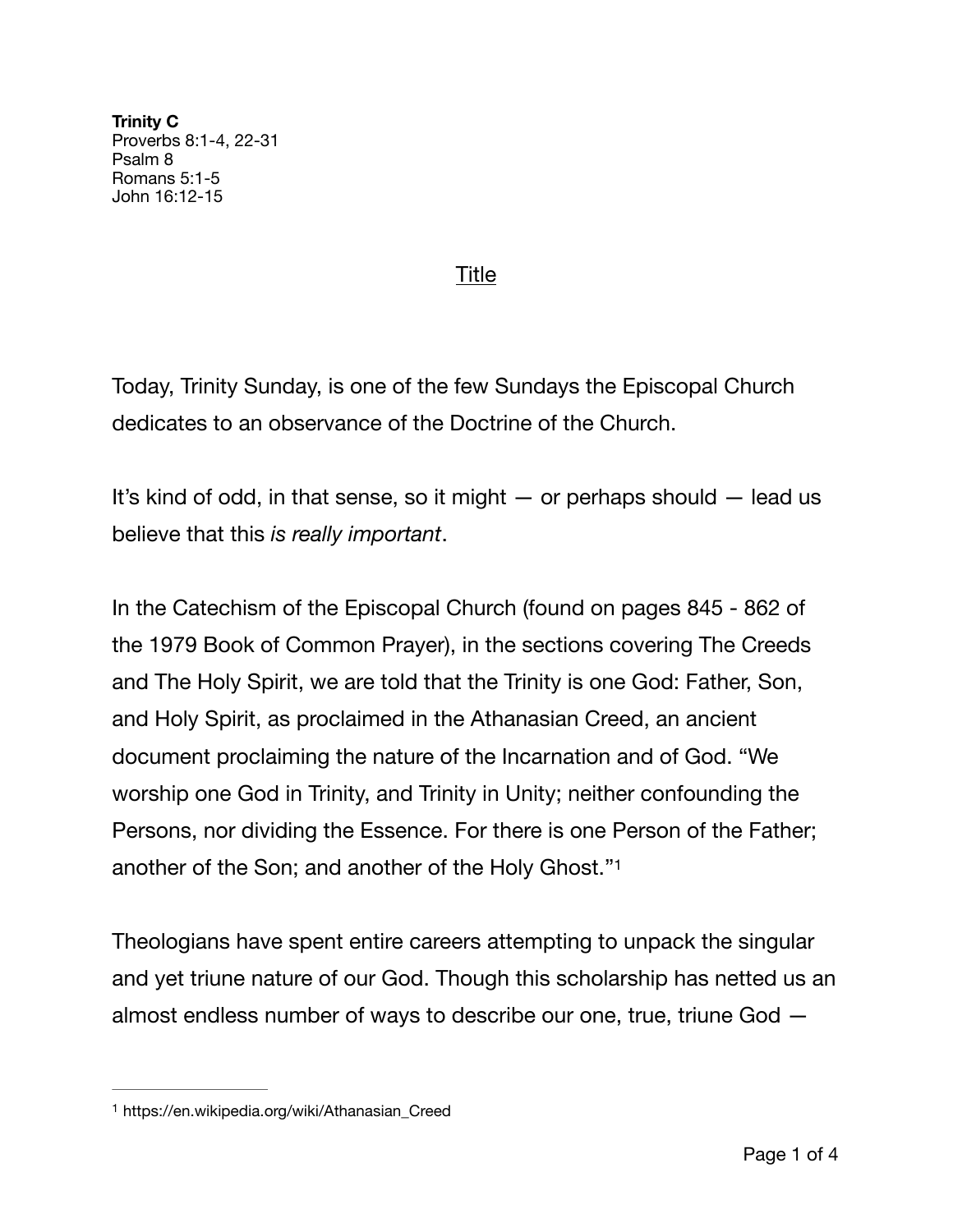any of which may be correct or true or accurate — none of which proves to be complete.

So, *why* dedicate a Sunday to The Trinity?

Well, that question is, perhaps, kind of the point.

…or, an important piece, anyway.

What do I mean?

The development of the doctrine of The Trinity stems from the wrestlings of the early church, and their desire to make sense of their belief in one God and their actual, lived experience of God's activity powerfully witnessed in the life, death, and resurrection of Jesus, and after an encounter with the power of the Holy Spirit.[2](#page-1-0)

<span id="page-1-1"></span>At some point between then and now the Trinity became more about accepting metaphysical doctrines and definitions of God than describing an experience of the living God: the relational, communal, accessible nature of the God we know in Christ through the testimony of the Spirit.

This relational, communal, accessible nature of God is told to us in today's Gospel: Jesus promises that the Spirit will *come* and *guide* into truth those who follow in his ways.

<span id="page-1-0"></span>http://www.davidlose.net/2016/05/trinity-c-shh-dont-mention-the-trinity/ [2](#page-1-1)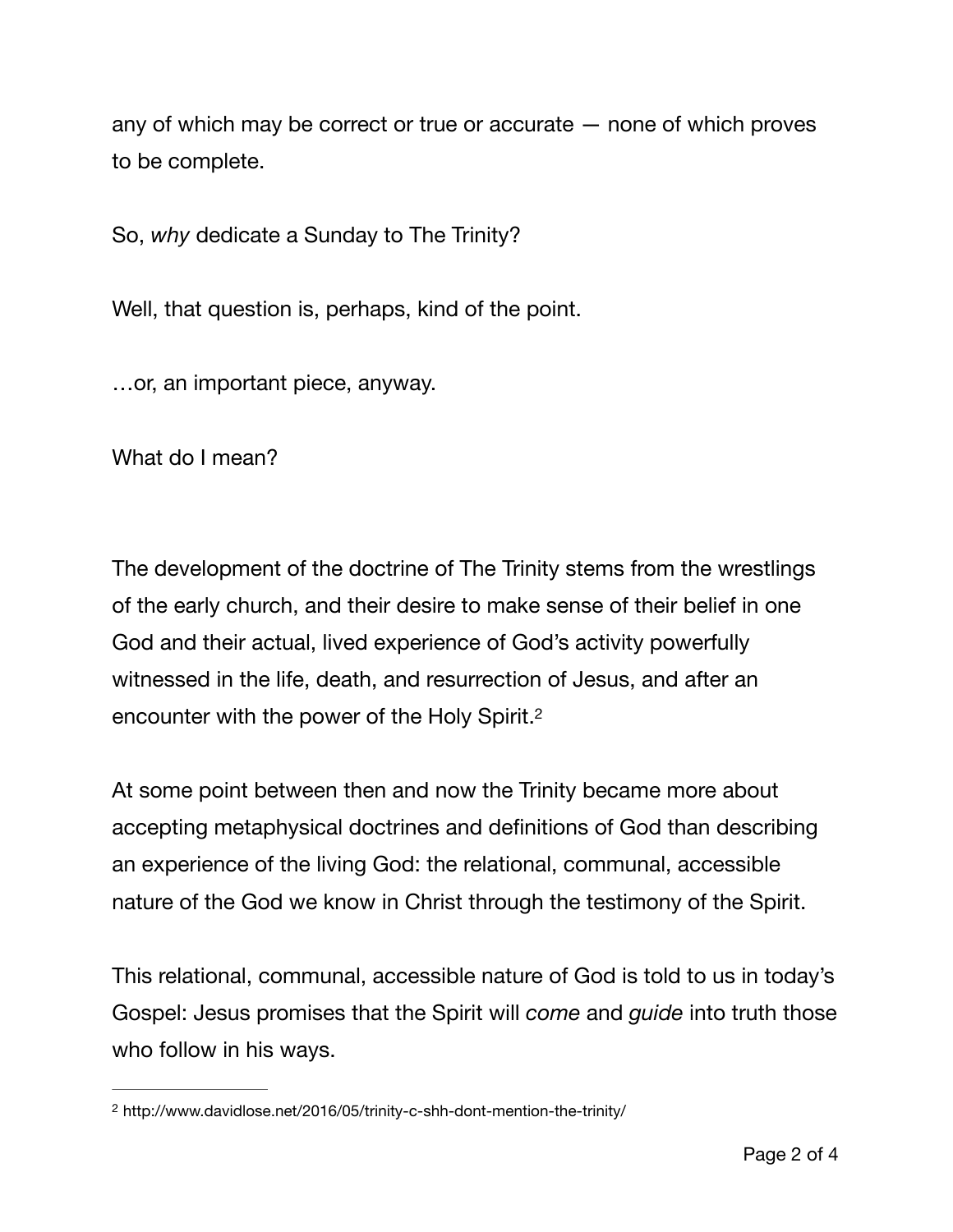Jesus knows that there are some things the disciples simply can't bear to know or understand yet. They need more time, opportunity, and experience to learn. Jesus knew that the disciples – those who had spent so much time with Jesus – did not have all the answers.

Then, as now, the community of those who follow The Way continues to be dependent — on the Spirit and on each other. Christian community is just that, a community, *relationship* because the Spirit so often speaks to us through those around us, their person, their action, and their words.

What we hear is that part of being a Trinitarian community is to strive to be a place that knows it doesn't have to have all the answers — it can't, it doesn't. This opens up space for conversation that values those who bring different voices and experiences within its circle. Conversation, valuing difference, being inclusive – these ideas are given plenty of lip service these days, and they aren't easy. Genuine community, beloved community, is often challenging, and it is also creative, productive, enriching: lifegiving.

In Paul's epistle, he insists that it is because we have the peace of God "through justification" that we can endure almost anything — and not just *endure* it, but grow stronger, and find hope.

What Paul means by justification here is simply that God promises to accept us as we are — not because of who we are or what we have done,